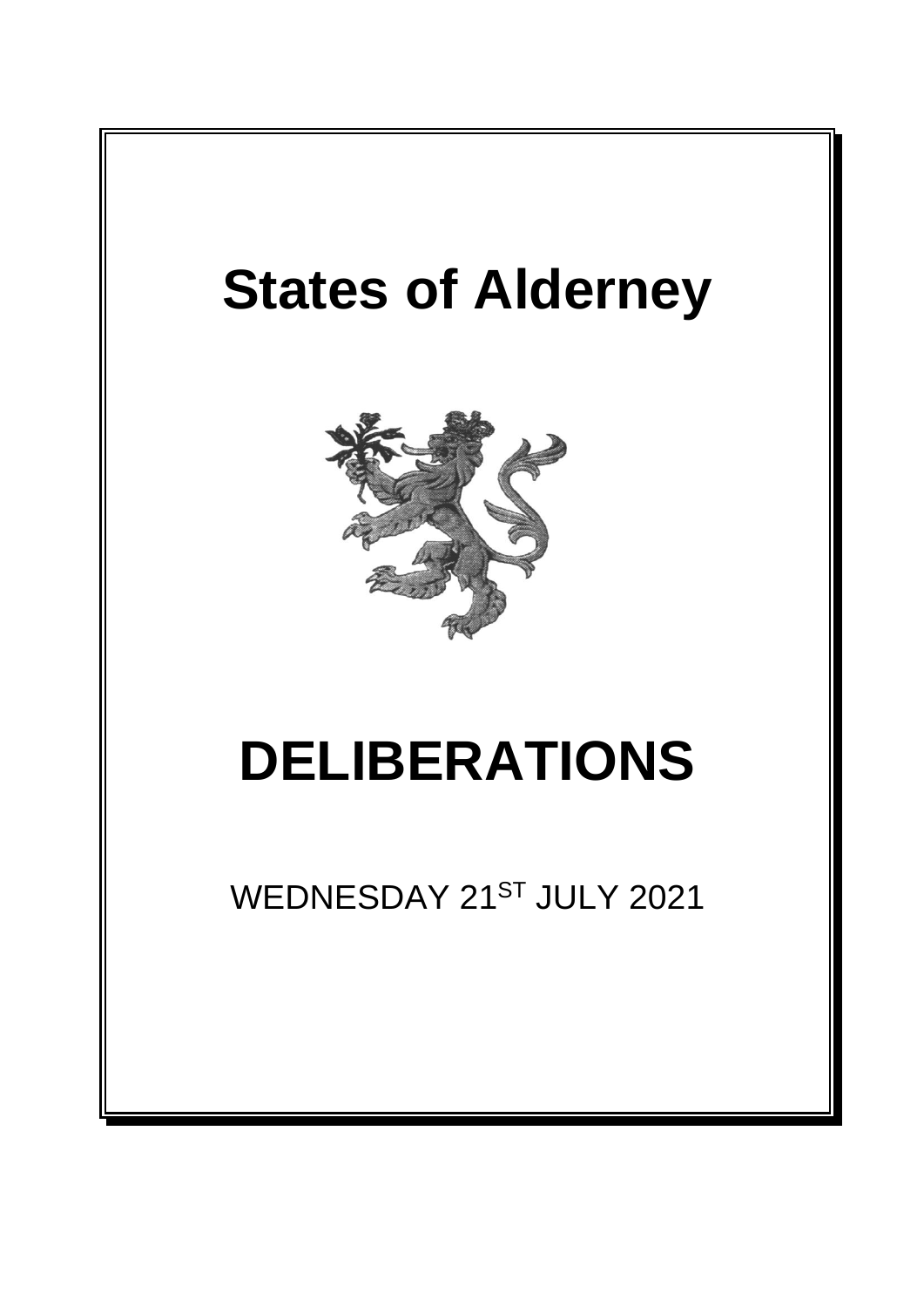# **STATES OF ALDERNEY**

## **DELIBERATIONS**

## **FOR THE STATES MEETING**

## **ON WEDNESDAY 21 ST JULY 2021 AT 1430HRS**

Present: Mr William Tate, President Mr Bill Abel Ms Annie Burgess Mr Kevin Gentle Mr Rhys Jenkins Mr Boyd Kelly Mr Graham McKinley, OBE Mr Alex Snowdon

Lieutenant G T Workman RN (Rtd) represented His Excellency The Lieutenant-Governor of the Bailiwick of Guernsey.

Apologies were received from Mr Carter, Mr Roberts and Mr Harris.

The President opened the meeting and advised that under Rule 19.1(c) of the Rules of Procedure he had accepted a Report from Mr Abel and given the importance of this Report, he had decided to deal with the Report section of Item V as the first item.

The President then advised that under Rule 19.3 after the Report has been given the Members may offer a personal opinion and ask a question on the Report.

## **Item V Questions and Reports – Report Only**

#### **The following report was received from Mr Bill Abel, Chairman of Policy & Finance Committee:-**

#### **"Current Situation**

The Island, although 'locked down' twice, as part of the Bailiwick over the last 15 months, has been protected by the decisions of the Civil Contingences Authority and has been fortunate that up until now had only one case of Covid on the Island.

However, as of the 16<sup>th</sup> July as a result of an apparent super spreader event on the island it was rocked by the rapid increase in COVID cases from 3 to the current level of 27 of which 25 relate to the apparent super spreader event.

The Public Health, Island Medical and our Welcome teams have carried out over 800 tests over the last few days and it is probable that infections have plateaued, but that as yet is to be fully determined.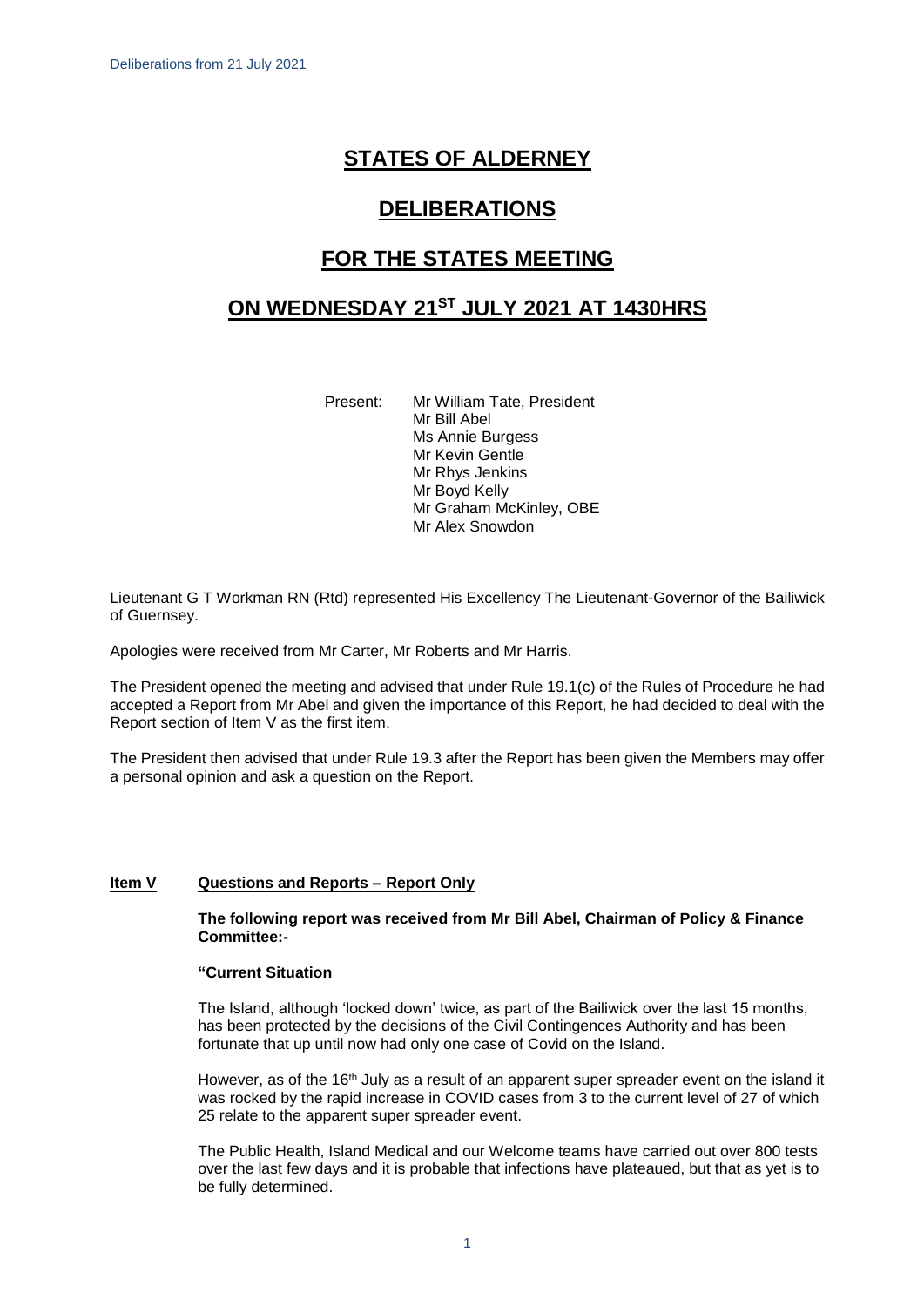In the process of testing track & trace and people symptomatic conditions, the 27 cases were identified, but over 50 people, mainly the younger working members of the Community, are in isolation, leaving businesses and public services with a limited ability to operate.

The Community is understandably angry, with many frightened by the rapid increase in Covid cases; our younger working members livelihoods threatened; and the profitability of our businesses threatened.

#### **Why – it is believed that this is as a result of the CCA introducing the untested 'blue traveller' class from the 1st July.**

#### **Looking back**

Over the previous 15 months, travel to the island and even between islands had been restricted and only on the 23rd April was the first phase of category travel with testing and isolation requirements introduced; with a second phase on the  $14<sup>th</sup>$  May. On the  $21<sup>st</sup>$  May the concept of opening up the Bailiwick to no testing or isolation conditions was tabled and was being matched to the proposed red, amber and green system being tabled in the UK. However, with conditions in the UK it was determined that on the 1<sup>st</sup> July untested,  $2+2$ blue travellers would be allowed with bubbled children and other travellers would continue to be subject category testing and isolation rules which with the majority of the UK currently being at Cat 4 means testing at one, seven days and 14 day isolation until a negative 13 day test result. Testing has not been removed for more risky travellers.

#### **The vaccination programme**

The vaccination programme commenced on the 17th December 2020 and has proceeded well with over 93% percent of the over 50s double vaxxed; and over 78% of the over 18s double vaxxed. However, this represents less than 60% of the under 50s double vaxxed.

#### **The 1st July decision**

The CCA following advice by the Scientific and Technical advisory Group (STAG) of which Public Health and other medical staff from across the Bailiwick; consideration of the high level of double vaccinations of over 50 year olds who are considered to have a higher likelihood of hospitalisation and a threat to the ability of the Bailiwicks capability of the Medical teams and Hospitals; and a 'considered' level of double vaccinated 50 to 18 year olds; made the decision to lift travel restrictions further with no testing of doubled vaxxed blue travellers and continued with on-arrival category testing of other travellers.

It is to be understood that the CCA is not a limited political group of 5 with a representative from Sark and Alderney making decisions. But it is that group supported by STAG; Public Health; the Guernsey Civil Services; Sark and Alderney Civil Service representatives; the law officers; the Bailiff, and more importantly Crown Procureur and/or Comptroller whose role is to question the decisions made by the CCA in terms of balance and proportionality.

#### **Considerations**

Science: The risk profile of blue non-tested travellers is comparative to a tested and postisolated traveller.

Vaccinations: Single >35% and double > 90% reduction of becoming very sick and requiring hospitalisation.

Transmissibility: Numbers not definitive but considered to be reduced with both 1 jab and more with 2 jabs.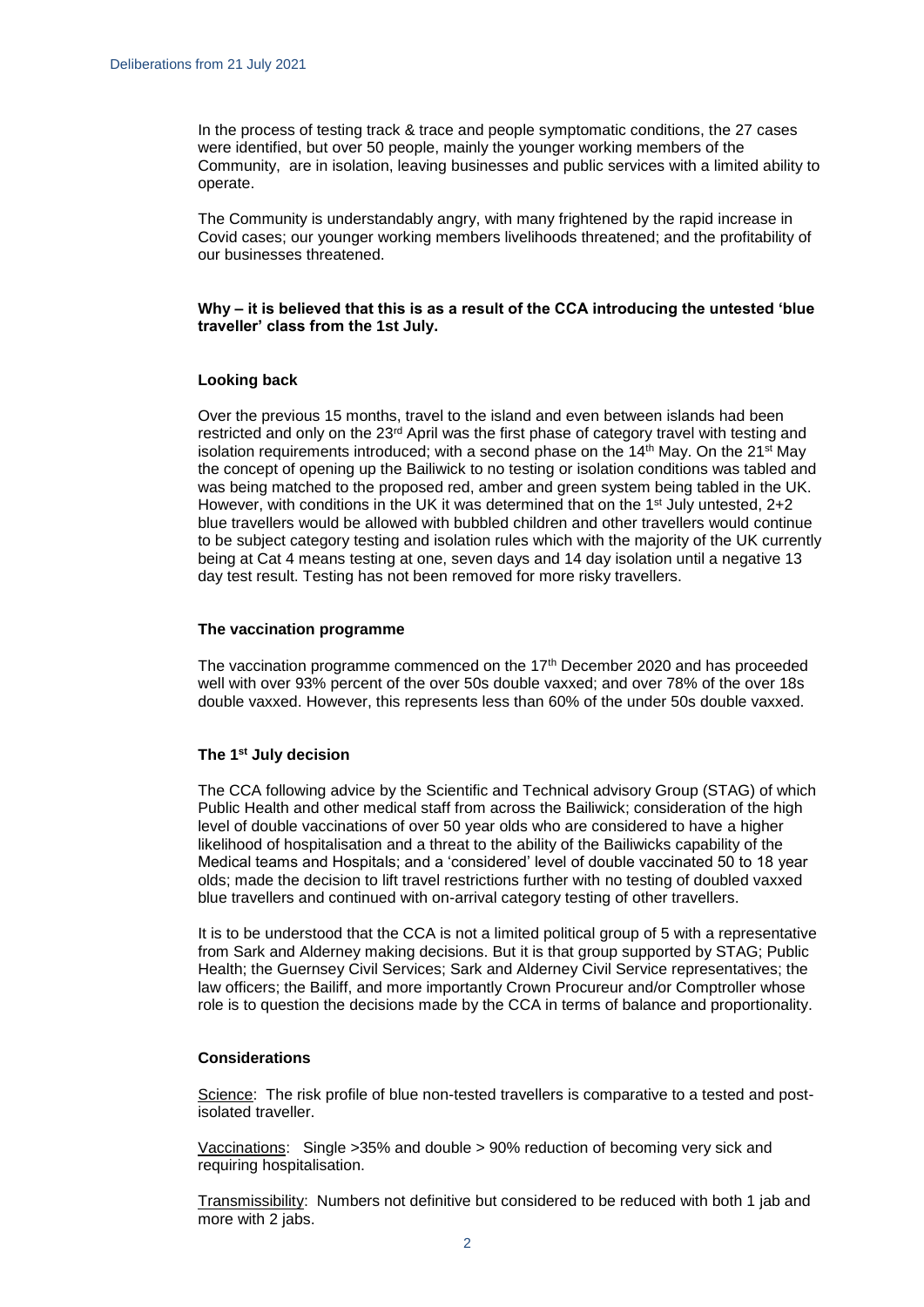Can you still catch the virus and get sick: Yes and the risk increases if you are vulnerable. Island Population: Not certain but it has risen from some 2000 to now well over 2500 with new residents and increased visitors. As our population swells not only does our economy benefit but our risk of infection increases as well.

## **The New Normal**

It is obvious that people have not fully assessed or understood what the new normal means…

- It means that we can no longer rely on being protected by our closed borders (a fortress);
- It means that businesses must be more diligent in terms of hygiene, sanitisation, space and crowded events;
- It means we all have to be responsible and consider every situation with regard to the risks of being too close to people; the impact of closed places; and the impact of crowds;
- We can no longer expect to jump into space and expect that we will be caught;
- We must consider what our action means in terms of others our recent apparent super spreader event is a sad result of this.
- It is likely that if these responsibilities are not embraced that we will find ourselves in the same place as we are in today, immaterial of how much testing we do at the borders;

All of the above must be considered:

- o if we want to return to our feeling of wellbeing that we are entitled;
- $\circ$  to encourage people to come to our Island, to boost the economy and for families to at last meet up.

## **The next steps**

Remember that we are a small part of the Bailiwick. It is a very important part to us and I am proud to represent the Island on the CCA.

I am impressed at the extensive support that my Guernsey colleagues provide for Sark and ourselves. We cannot survive without being a part of the Bailiwick.

However, we do need the following to be considered:

- Pre-travel testing at least until everyone who wants to be vaccinated to 2+2 status are vaccinated;
- Clarification of the isolation rules for vaccinated and partly-vaccinated people. Is there any evidence/science that a single jab stops the virus from 'rearing its head' after a period less than 14 days?
- A blue print for Living with Covid which may change over the coming weeks but will at least provide clarification on what to expect and how do we keep safe and healthy with Covid as a more transmissible version of the flu which also like flu mutates and will require ongoing booster vaccinations.
- At the briefing this week that questions to the 'panel' can be put by Alderney press directly and that emailed questions from Alderney and the Bailiwick communities can be addressed (if pre-briefing time permits).

#### Support being provided:

Business support is still in place and if businesses can justify support will be considered as has happened over the COVID period and from which the receive it from the public purse;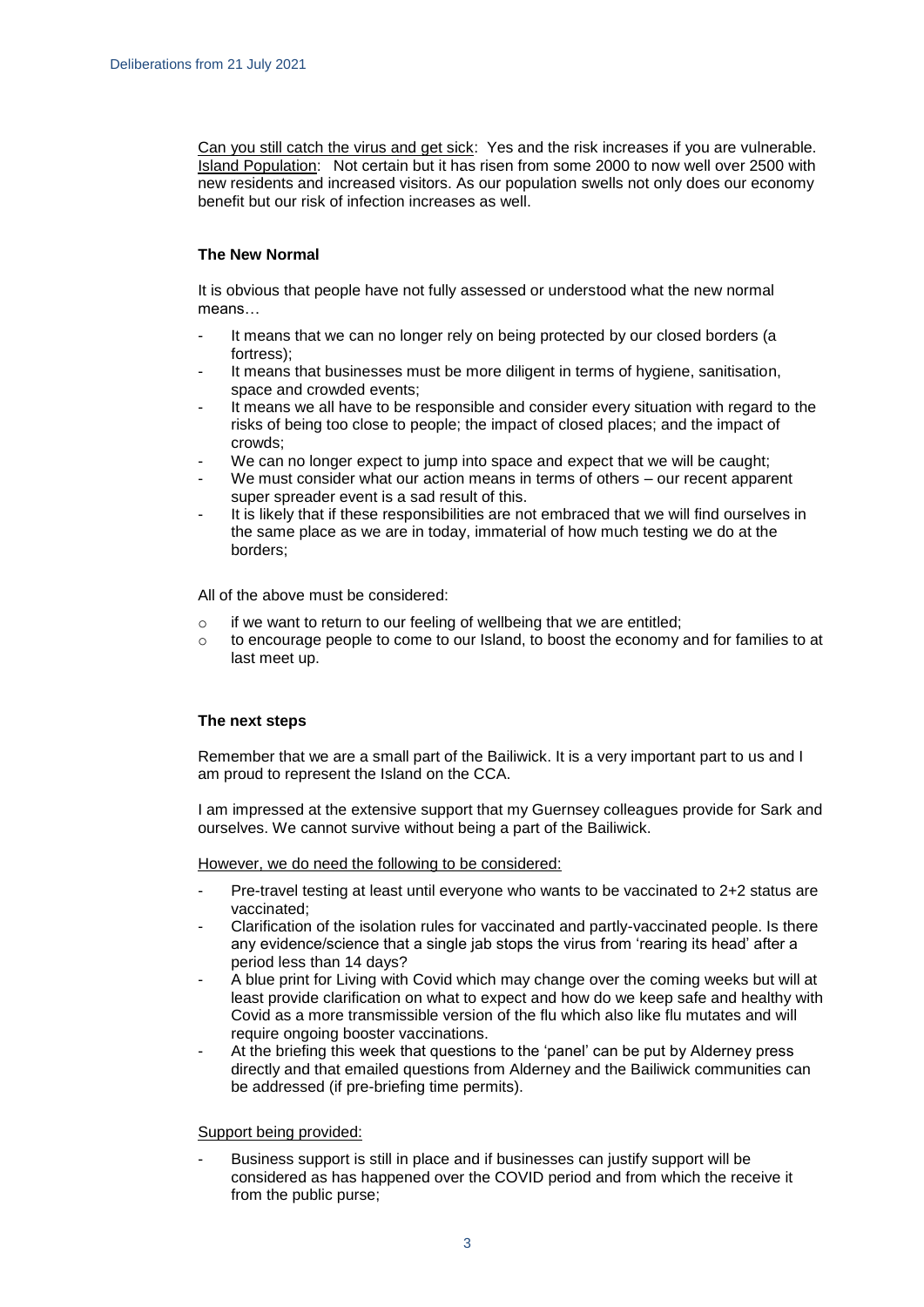- The normal income support for people is in place as far as sickness, but clarity is being sought as regards isolation.
- The furlough scheme provided extensive support to our community over the last 15 months."

### **Item I Emergency Powers (Coronavirus) (General Provision) (Bailiwick of Guernsey) (No.7) Regulations, 2021**

**The States of Alderney resolved not to annul "The Emergency Powers (Coronavirus) (General Provision) (Bailiwick of Guernsey) (No.7) Regulations, 2021"**

Proposed by Mr Bill Abel Seconded by Mr Alex Snowdon Approved unanimously

#### **Item II Emergency Powers (Coronavirus) (General Provision) (Bailiwick of Guernsey) (No.7) (Amendment) Regulations, 2021**

**The States of Alderney resolved not to annul "The Emergency Powers (Coronavirus) (General Provision) (Bailiwick of Guernsey) (No.7) (Amendment) Regulations, 2021"**

Proposed by Mr Bill Abel Seconded by Mr Alex Snowdon Approved unanimously

#### **Item III Emergency Powers (Coronavirus) (Vaccine) (Limitation of Liability) (No.7) (Bailiwick of Guernsey) Regulations, 2021**

**The States of Alderney resolved not to annul "The Emergency Powers (Coronavirus) (Vaccine) (Limitation of Liability) (No.7) (Bailiwick of Guernsey) (Regulations, 2021"**

Proposed by Mr Bill Abel Seconded by Mr Alex Snowdon Approved unanimously

#### **Item IV Amendment to Rule 4.1(a) of States of Alderney Rules of Procedure**

**The States of Alderney resolved to approve that Rule 4.1. (a) of the States of Alderney Rules of Procedure 2010 (last amended 16th October 2019) is amended to read:-**

**"1 (a) any letter to the President, except for a letter to which Rule 4A applies, signed by the Chairman of a Committee of the States and referring to a matter which falls within the mandate of that Committee and the preparation of which has been approved by electronic recording means of a quorate meeting of that Committee (whether unanimously or by a majority), and received by the President at least 16**